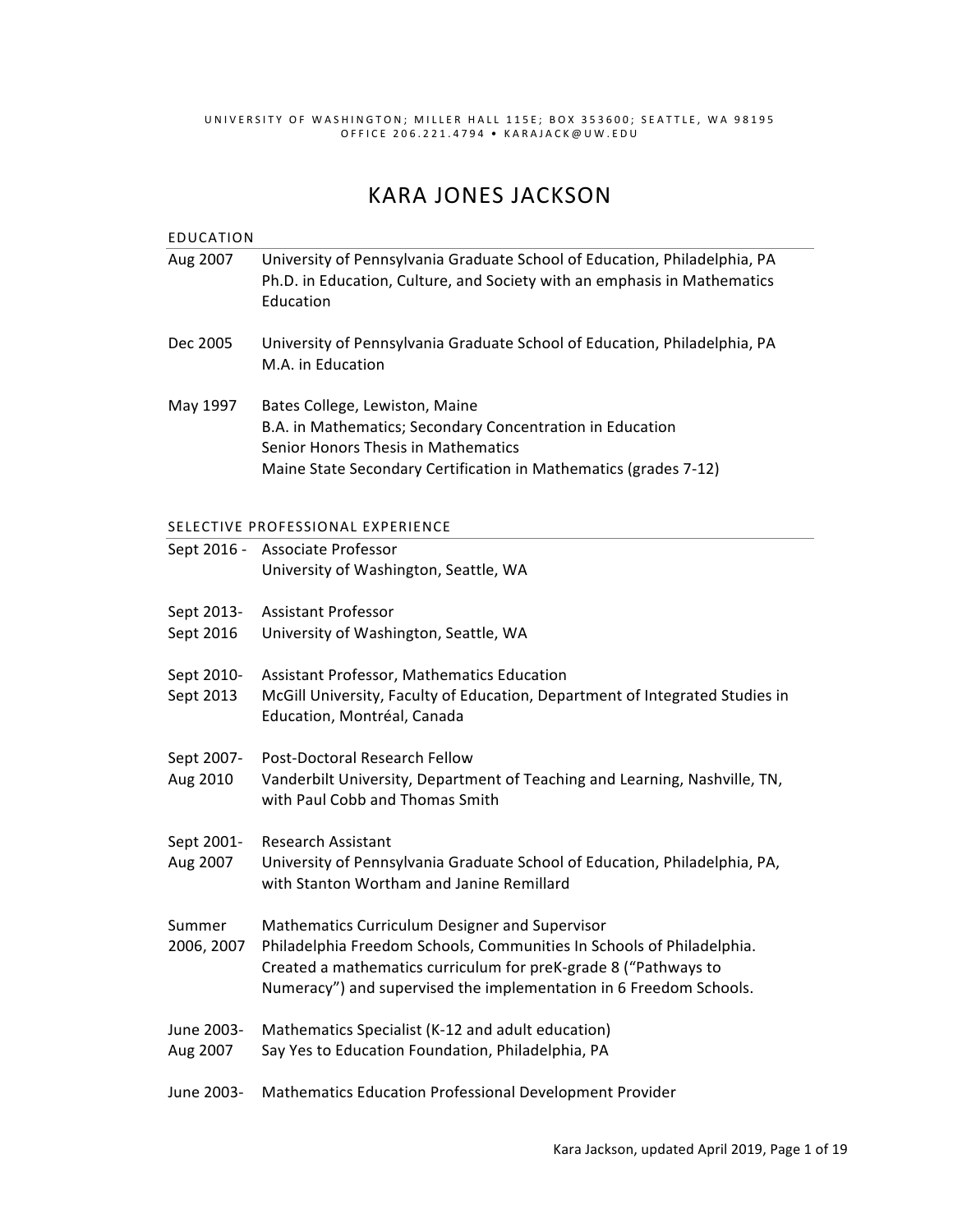| Aug 2007              | Philadelphia Freedom Schools; Communities In Schools of Philadelphia;<br>Congreso de Latinos Unidos; the African American Freedom and<br>Reconstruction League (AAFRL). Philadelphia, PA |
|-----------------------|------------------------------------------------------------------------------------------------------------------------------------------------------------------------------------------|
| Dec 1997-<br>Jan 2001 | U.S. Peace Corps Volunteer / Grades 8-12 Mathematics Teacher<br>Head of Math Department 1998-1999; awarded Teacher of the Year 2000.<br>Vanuatu, South Pacific                           |
| HONORS                |                                                                                                                                                                                          |
| 2015                  | The Penn GSE Alumni Recent Alumni/Early Career Award of Merit                                                                                                                            |
| 2013                  | National Council of Teachers of Mathematics Research Committee's<br>Linking Research and Practice Outstanding Publication Award-<br>Mathematics Teaching in the Middle School            |
| 2012                  | McGill University Faculty of Education Heather Reisman and Gerald<br>Schwartz Award for Excellence in Teaching                                                                           |
| 2010-2012             | National Academy of Education/Spencer Foundation Postdoctoral Fellow                                                                                                                     |
| 2007                  | Written dissertation and oral defense of dissertation awarded distinction,<br>University of Pennsylvania Graduate School of Education, Philadelphia, PA                                  |
| 2004-2007             | MetroMath Center for Learning and Teaching Doctoral Fellow, University of<br>Pennsylvania Graduate School of Education, Philadelphia, PA                                                 |
| 2001-2003             | Recipient of Dean's Fellowship, University of Pennsylvania Graduate School<br>of Education, Philadelphia, PA                                                                             |
| 1997                  | Magna Cum Laude, Phi Beta Kappa, Sigma Xi Award for Scientific Research,<br>Bates College Key Award; Bates College, Lewiston, Maine                                                      |
| 1996                  | Rawlings Fund for Thesis Research in Mathematics, Bates College, Lewiston,<br>Maine                                                                                                      |
| 1994-1996             | Beacon College Teaching Grant, Bates College, Lewiston, Maine                                                                                                                            |

#### **GRANT AWARDS**

Principal Investigator. Improving the Implementation of Rigorous Instructional Materials in Middle-Grades Mathematics: Developing a System of Practical Measures and Routines (with P. Cobb, M. Ing, T. Smith, & J. Ahn). National Science Foundation, 2016-2021. \$2,055,216.

Co-Principal Investigator. Conceptualizing and Using Teaching Mentoring Routines to Advance Pre-service Teacher Education (with S. Kavanagh & E. Kazemi). Spencer Foundation, 2016. \$49,753.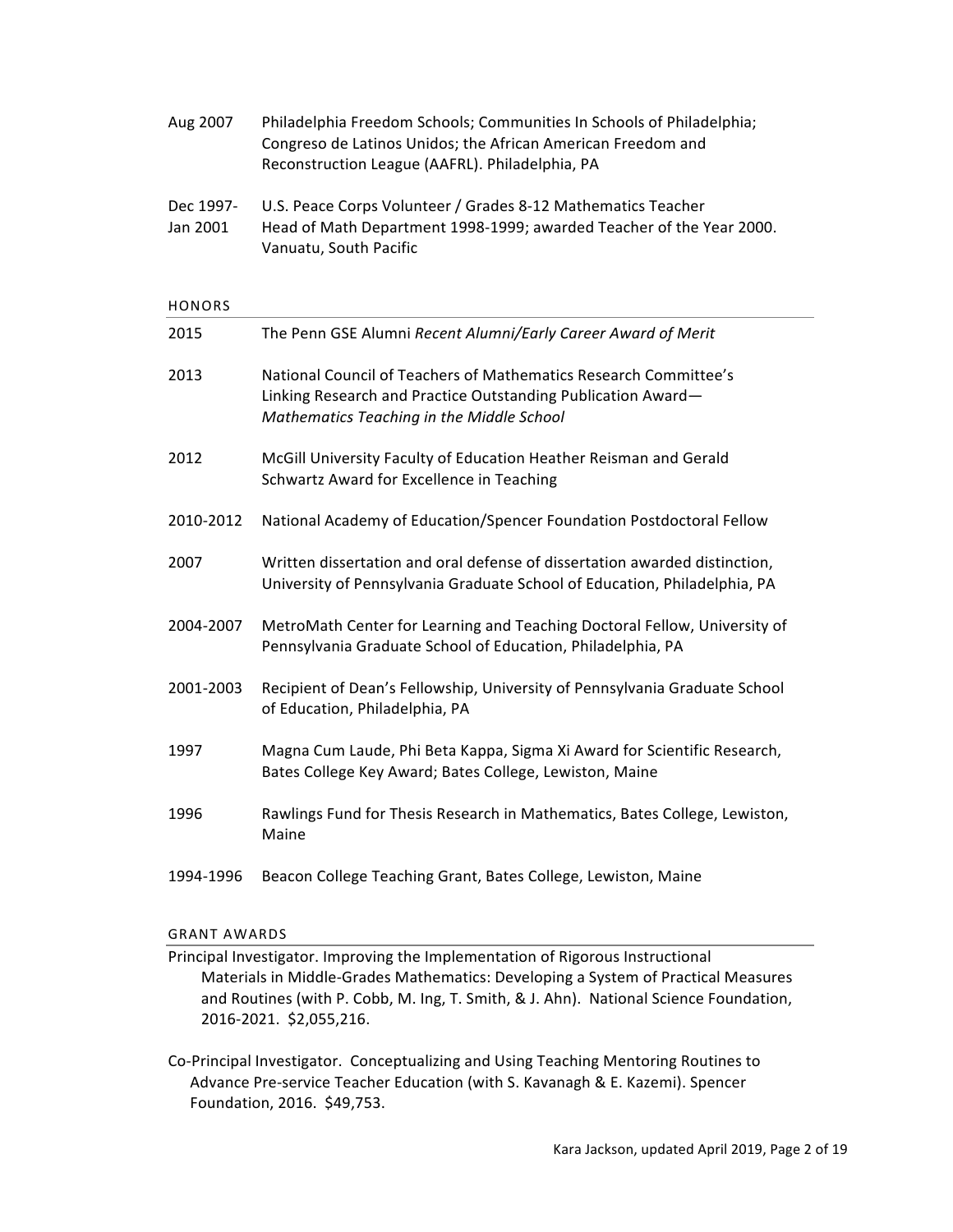- Principal Investigator. Development of Practical Measures for Improving the Quality of Mathematics Classroom Practice (with P. Cobb, E. Henrick, & M. Muñoz). Spencer Foundation, 2015-2017. \$400,000.
- Co-Principal Investigator. Collaborating for Success: Practice-based Learning Communities for Improvement in Secondary Mathematics (with M. Kobiela, T. Lin, F. Redivo, P. Clark, & A. Savard). Ministre de l'Enseignement supérieur, de la Recherche, de la Science et de la Technologie, Chantier 7, 2013-2016. \$100,000.
- Co-Principal Investigator. Investigating and Supporting the Development of Ambitious and Equitable Mathematics Instruction at Scale (with P. Cobb, T. Smith, I. Horn, K. Frank, & E. Henrick). National Science Foundation, August 2011-July 2016. \$3,744,184 (\$293,027 initial sub-contract to McGill University; \$192,474 sub-contract to University of Washington).
- Principal Investigator. Understanding How Urban Districts and Schools Can Support Middle-Grades Mathematics Teachers' Development of Ambitious and Equitable Instructional Practices. National Academy of Education/Spencer Postdoctoral Fellowship, January 2011-March 2013. \$55,000. (Received a nine-month no-cost extension.)
- Principal Investigator. Equity and Access to High-Quality Instruction in Middle School Mathematics (with P. Cobb, R. Jiménez, & R. Milner). National Science Foundation, 2008-2011. \$199,000. (Received a one-year no-cost extension.)

## PUBLICATIONS—BOOKS

- Cobb, P., Jackson, K., Henrick, E., Smith, T.M., & the MIST team. (2018). Systems for *instructional improvement: Creating coherence from the classroom to the district office.* Cambridge, MA: Harvard Education Press.
- Yasukawa, K., Rogers, A., Jackson, K., & Street, B.V. (Eds.). (2018). Numeracy as social *practice: Global and local perspectives*. Routledge: Oxon, UK.

# PUBLICATIONS-JOURNAL ARTICLES (\* = PEER REVIEWED)

- \*Wilson, J., Nazemi, M., & Jackson, K. (in press). Investigating teaching practice in conceptually-oriented mathematics classrooms characterized by African American student success. Journal for Research in Mathematics Education.
- \*Nieman, H., Kochmanksi, N., Jackson, K., Cobb, P., & Henrick, E. (in press). Using student surveys to inform and improve classroom discussion practices. *Mathematics Teaching in the Middle School*.
- Philip, T., Bang, M., & Jackson, K. (2018). Editorial: Articulating the "how," the "for what," and the "for whom" in concert: A call to broaden the benchmarks of our scholarship. *Cognition & Instructi*on, DOI: 10.1080/07370008.2018.1413530.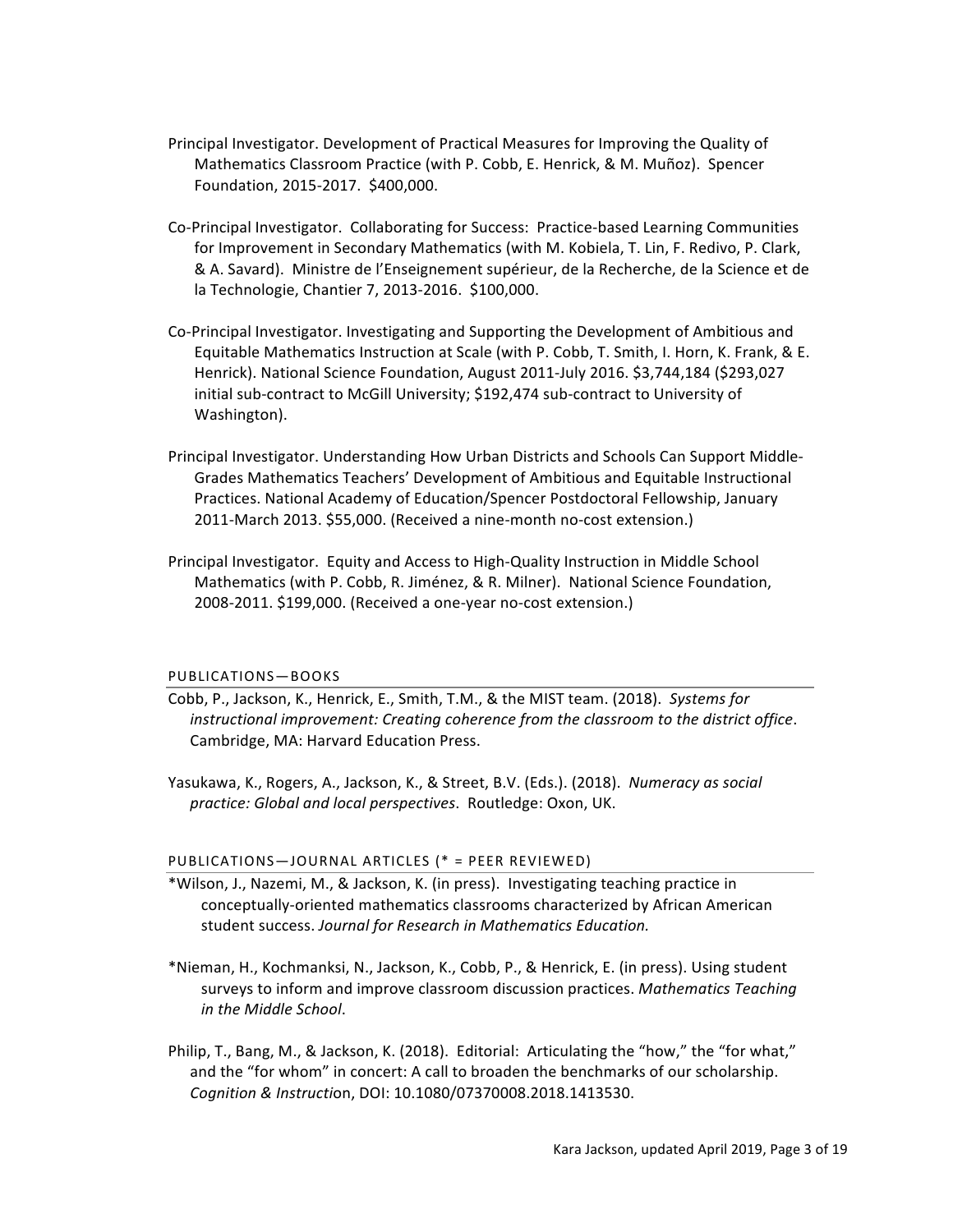- \*Kobiela, M., Jackson, K., Shahan, E., & Savard, A. (2018). Sorting to develop definitional reasoning. Teaching Children Mathematics, 24(4), 250-257.
- \*Jackson, K., Gibbons, L., & Sharpe, C. (2017). Teachers' views of students' mathematical capabilities: Challenges and possibilities for ambitious reform. Teachers College Record, *119*(7), *p. - .* http://www.tcrecord.org ID Number: 21791, Date Accessed: 3/5/2017 5:10:35 PM
- \*Wilhelm, A.G., Munter, C., & Jackson, K. (2017). Examining relations between teachers' diagnoses of sources of students' difficulty in mathematics and students' opportunities to learn. *Elementary School Journal, 117*(3), 345-370.
- Dunlap, C., Webster, M., Jackson, K., & Cobb, P. (2015). Schooling leaders on the Common Core. *Phi Delta Kappan Common Core Writing Project*. Available at http://www.kappancommoncore.org/schooling-leaders-on-the-common-core/
- \* Cobb, P., & Jackson, K. (2015). Supporting teachers' use of research-based instructional sequences. *ZDM Mathematics Education*, *47*(6), 1027-1038. doi:10.1007/s11858-015- 0692-5
- \*Jackson, K., Cobb, P., Wilson, J., Webster, M., Dunlap, C., & Appelgate, M. (2015). Investigating the development of mathematics leaders' capacity to support teachers' learning on a large scale. *ZDM Mathematics Education*, 47(1), 93-104.
- \*Jackson, K., Garrison, A., Wilson, J., Gibbons, L., & Shahan, E. (2013). Exploring relationships between setting up complex tasks and opportunities to learn in concluding whole-class discussions in middle-grades mathematics instruction. *Journal for Research in Mathematics Education, 44(4), 646-682.*
- \*Cobb, P., & Jackson, K. (2013). Lessons for mathematics education from the practices of African American mathematics teachers. *Teachers College Record*, 115(2), p. -
- \*Jackson, K., Shahan, E., Gibbons, L., & Cobb, P. (2012). Launching complex tasks. *Mathematics Teaching in the Middle School, 18*(1), 24-29. Received the National Council of Teachers of Mathematics Research Committee's Linking Research and Practice Outstanding Publication Award—Mathematics Teaching in the Middle School
- \*Jackson, K., & Wilson, J. (2012). Supporting African American students' learning of mathematics: A problem of practice. *Urban Education, 47*(2), 354-398. Article chosen to be included in the Editor's Choice Collection, http://uex.sagepub.com/cgi/collection.
- \*Cobb, P., & Jackson, K. (2012). Analyzing educational policies: A learning design perspective. *The Journal of the Learning Sciences*, *21*(4), 487-521.
- \*Wortham, S., & Jackson, K. (2012). Relational education: Applying Gergen's work to educational research and practice. *Psychological Studies*, 57(2), 164-171.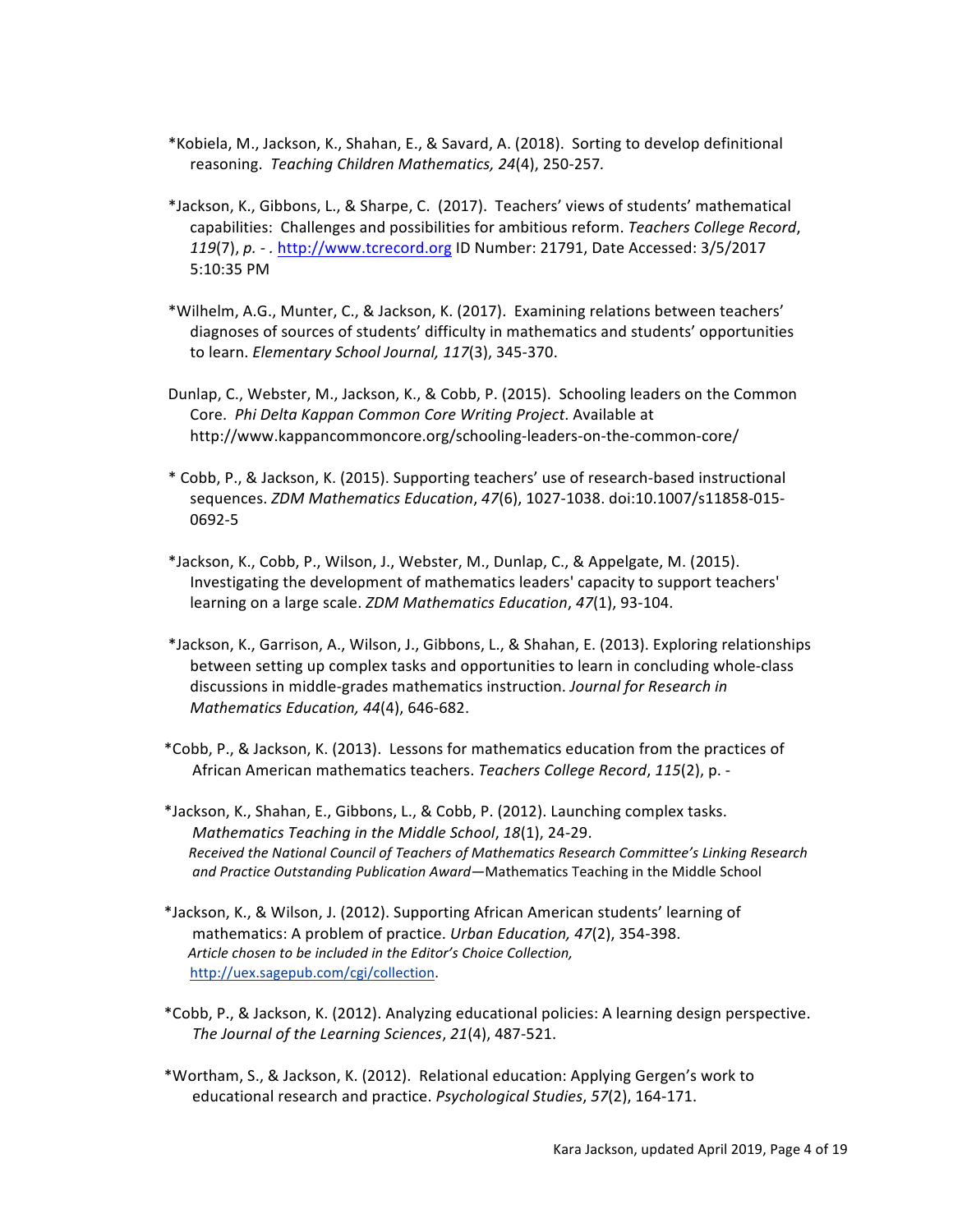- \*Jackson, K. (2011). Approaching participation in school-based mathematics as a crosssetting phenomenon. The Journal of the Learning Sciences, 20(1), 111-150.
- \*Cobb, P., & Jackson, K. (2011). Assessing the quality of the *Common Core State Standards for Mathematics*. *Educational Researcher*, *40*(4), 183-185.
- \*Cobb, P., & Jackson, K. (2011). Towards an empirically grounded theory of action for improving the quality of mathematics teaching at scale. Mathematics Teacher Education *and Development*, *13*(1), 6-33.
- \*Cobb, P. & Jackson, K. (2008). The consequences of experimentalism in formulating recommendations for policy and practice in mathematics education. *Educational Researcher, 37*(9), 573-581.
- \*Jackson, K., & Ginsburg, L. (2008). Algebra for all? The meanings that mothers assign to participation in an algebra class. Adults Learning Mathematics, 3(2a), 10-28.
- \*Remillard, J.T. & Jackson, K. (2006). Old math, new math: Parents' experiences with *Standards-*based reform. *Mathematical Thinking and Learning*, *8*(3), 231-259.
- Jackson, K. & Baker, D. (2006). Report on the Uppingham Seminar 2005: Numeracy and development. *Research and Practice in Adult Literacy*, 59, 38-9.
- \*Jackson, K. & Remillard, J.T. (2005). Rethinking parent involvement: African American mothers construct their roles in the mathematics education of their children. *The School Community Journal*, *15*(1), 51-73.

## PUBLICATIONS-BOOK CHAPTERS (\* = PEER REVIEWED)

- \*Jackson, K. (2018). Storytelling in a fifth grade mathematics classroom: Matters of content and personhood. In C. Knipping, H. Straehler-Pohl, & U. Gellert (Eds.), *Inside the mathematics class: Sociological perspectives on participation, inclusion, and enhancement* (pp. 191-207). Cham, Switzerland: Springer.
- Jackson, K., Rogers, A., & Yasukawa, K. (2018). Expanding and deepening the terrain: Numeracy as social practice. In K. Yasukawa, A. Rogers, K. Jackson, & B. V. Street (Eds.), *Numeracy as social practice: Global and local perspectives*. Oxon, UK: Routledge.
- Yasukawa, K., Jackson, K., Kane, P., & Coben, D. (2018). Mapping the terrain of social practice perspectives of numeracy. In K. Yasukawa, A. Rogers, K. Jackson, & B. V. Street (Eds.), *Numeracy as social practice: Global and local perspectives*. Oxon, UK: Routledge.
- Cobb, P., Jackson, K., Henrick, E., & Smith, T. M. (2018). Chapter fifteen: Putting the pieces together. In P. Cobb, K. Jackson, E. Henrick, T. M. Smith, & MIST team, *Systems for instructional improvement: Creating coherence from the classroom to the district office* (pp. 221-240). Cambridge, MA: Harvard Education Press.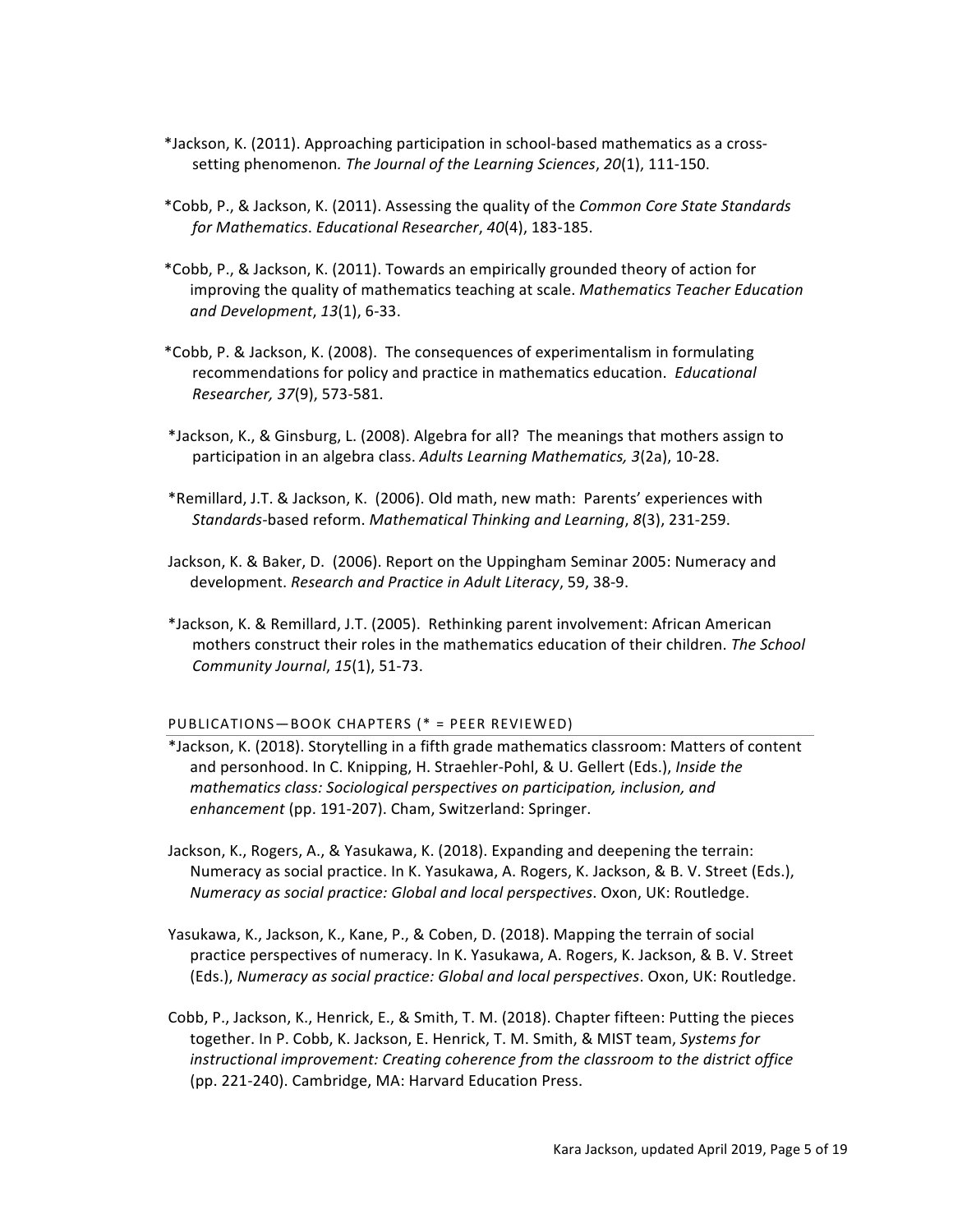- Jackson, K., Cobb, P., Rigby, J. G., & Smith, T. M. (2018). Chapter thirteen: District instructional leadership. In P. Cobb, K. Jackson, E. Henrick, & T. M. Smith, Systems for *instructional improvement: Creating coherence from the classroom to the district office* (pp. 193-208). Cambridge, MA: Harvard Education Press.
- Jackson, K., Webster, M., & Wilson, J. (2018). Chapter five: Pull-out professional development for teachers. In P. Cobb, K. Jackson, E. Henrick, & T. M. Smith, *Systems for instructional improvement: Creating coherence from the classroom to the district office* (pp. 77-92). Cambridge, MA: Harvard Education Press.
- Jackson, K., Horn, I. S., & Cobb, P. (2018). Chapter four: Overview of the teacher learning subsystem. In P. Cobb, K. Jackson, E. Henrick, T. M. Smith, & MIST team, Systems for *instructional improvement: Creating coherence from the classroom to the district office* (pp. 65-75). Cambridge, MA: Harvard Education Press.
- Jackson, K., Wilhelm, A. G., & Munter, C. (2018). Chapter three: Specifying goals for students' mathematics learning and the development of teachers' knowledge, perspectives, and practice. In P. Cobb, K. Jackson, E. Henrick, T. M. Smith, & MIST team, *Systems for instructional improvement: Creating coherence from the classroom to the* district office (pp. 43-64). Cambridge, MA: Harvard Education Press.
- Cobb, P., Henrick, E., Jackson, K., & Smith, T. M. (2018). Chapter two: Investigating instructional improvement in partnership with districts. In P. Cobb, K. Jackson, E. Henrick, T. Smith, & MIST team, *Systems for instructional improvement: Creating coherence from the classroom to the district office* (pp. 15-42). Cambridge, MA: Harvard Education Press.
- Cobb, P., Jackson, K., Henrick, E., & Smith, T. M. (2018). Chapter one: Investigating and supporting instructional improvement. In P. Cobb, K. Jackson, E. Henrick, T. M. Smith, & MIST team, Systems for instructional improvement: Creating coherence from the *classroom to the district office* (pp. 1-14). Cambridge, MA: Harvard Education Press.
- \*Cobb, P., Jackson, K., & Dunlap, C. (2017). Conducting design studies to investigate and support mathematics students' and teachers' learning. In J.Cai (Ed.), *Compendium for research in mathematics education* (pp. 208-236). Reston, VA: National Council of Teachers of Mathematics.
- \*Jackson, K., & Nieman, H. (2017). Discursive perspectives on mathematics education. In S. E. F. Wortham, D. Kim, & S. May (Eds.), *Encyclopedia of language and education: Discourse and education* (3rd ed., Vol. 3, pp. 1-12). Springer.
- Cobb, P., Jackson, K., Henrick, E., & Smith, T. (2017). Supporting improvements in the quality of mathematics teaching on a large scale. In S. Doff & R. Komoss (Eds.), *Making change happen* (pp. 203-221). New York: Springer.
- \*Cobb, P., Jackson, K., & Dunlap, C. (2016). Design research: An analysis and critique. In L. English & D. Kirshner (Eds.), *Handbook of international research in mathematics education* (3rd ed., pp. 481-503). New York: Routledge.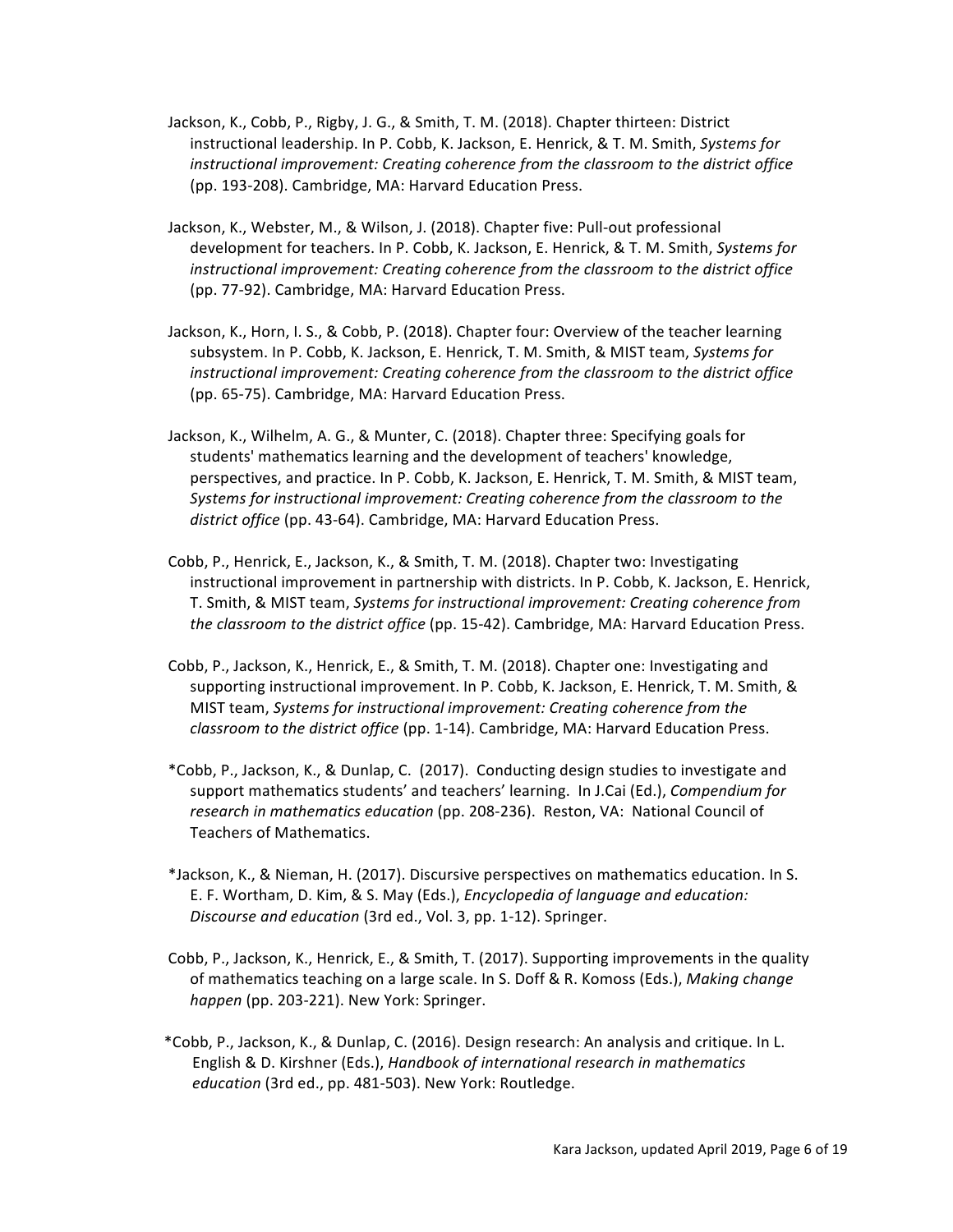- \*Henrick, E., Cobb, P., & Jackson, K. (2015). Educational design research to support systemwide instructional improvement. In A. Bikner-Ahsbahs, C. Knipping & N. C. Presmeg (Eds.), *Approaches to qualitative research in mathematics education: Examples of methodology and methods* (pp. 497-530). Dordrecht: Springer.
- Russell, J., Jackson, K., Krumm, A., & Frank, K. (2013). Theories and research methodologies for design-based implementation research: Examples from four cases. In B. J. Fishman, W. R. Penuel, A.-R. Allen & B. H. Cheng (Eds.), *Design based implementation research:* Theories, methods, and exemplars. National Society for the Study of Education Yearbook (Vol. 112, Issue 2, pp. 157-191). New York: Teachers College. *Russell and Jackson contributed equally to writing of the chapter.*
- Cobb, P., Jackson, K., Smith, T., Sorum, M., & Henrick, E. (2013). Design research with educational systems: Investigating and supporting improvements in the quality of mathematics teaching and learning at scale. In B. J. Fishman, W. R. Penuel, A.-R. Allen & B. H. Cheng (Eds.), *Design based implementation research:* Theories, methods, and *exemplars.* National Society for the Study of Education Yearbook (Vol. 112, Issue 2, pp. 320-349). New York: Teachers College.
- Jackson, K., & Cobb, P. (2013). Coordinating professional development across contexts and role groups. In M. Evans (Ed.), *Teacher education and pedagogy: Theory, policy and* practice (pp. 80-99). Cambridge, UK: Cambridge University Press.
- \* Jackson, K. (2009). The social construction of youth and mathematics: The case of a fifth grade classroom. In D.B. Martin (Ed.), Mathematics teaching, learning, and liberation in *the lives of Black children* (pp. 175-199). New York: Routledge.
- \*Wortham, S. & Jackson, K. (2008). Educational constructionisms. In J. A. Holstein & J. F. Gubrium (Eds.), *Handbook of constructionist research* (pp. 107-127). New York: The Guilford Press.

## WHITE PAPERS

Henrick, E.C., Cobb, P., Penuel, W.R., Jackson, K., & Clark, T. (2017). Assessing research*practice partnerships: Five dimensions of effectiveness.* New York, NY: William T. Grant Foundation. Available at: http://wtgrantfoundation.org/new-report-assessing-researchpractice-partnerships-five-dimensions-effectiveness

## CONFERENCE PRESENTATIONS (\* = PEER REVIEWED)

- Ahn, J., Chinen, C., Cobb, P., Jackson, K., Kochmanksi, N., Slayton, J., & Tarnowieckyi, K. (2019, April). Using practical measures to support secondary math instruction. *Carnegie* Foundation Summit on Improvement in Education, San Francisco, CA.
- \*Jackson, K., Nieman, H., & Kochmanski, N. (2019, April). Making sense of teachers' varied responses to representations of practice. Paper presented at the *National Council of Teachers of Mathematics Research Conference*, San Diego, CA.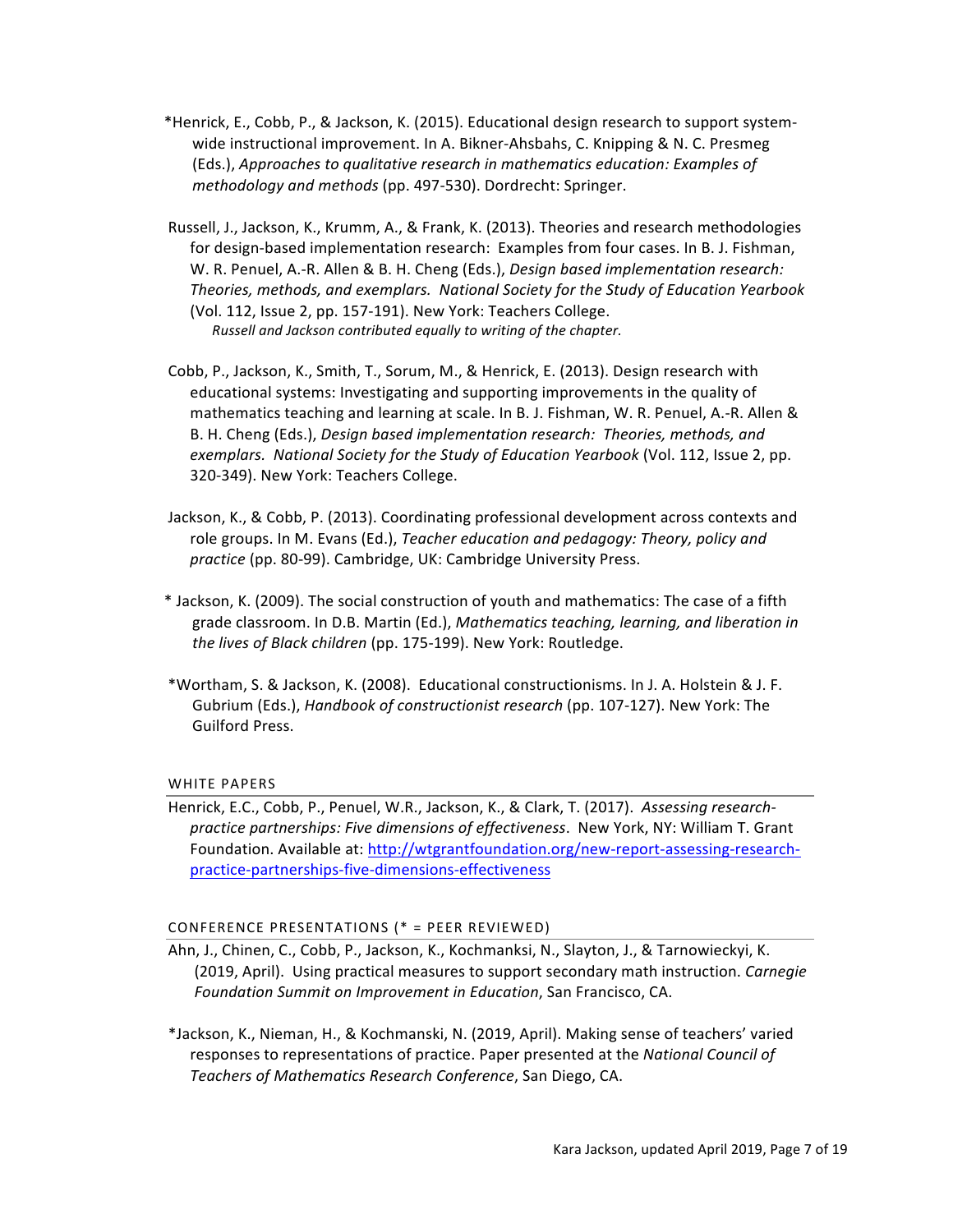- \*Jackson, K., Cobb, P., Smith, T., Ahn, J., Ing, M., Nieman, H., Kochmanski, N., Campos, F., Chinen, S., DiGiacomo, D., & Hays, M. (2019, April). Developing a system of practical measures, routines and representations to inform and enhance instructional improvement initiatives. Poster presented at the *Annual Meeting of the American Educational Research Association*, Toronto, Ontario, Canada.
- \* Ing, M., Chinen, S., Jackson, K., & Smith, T. (2019, April). Highlighting actual interpretations and uses in validity evidence. Paper presented at the *Annual Meeting of the National Council on Measurement in Education*, Toronto, Ontario, Canada.
- \*Cobb, P., Jackson, K., & Ing, M. (2019, April). Developing practical measures to inform instructional improvement initiatives in mathematics. Paper presented at the *Annual Meeting of the National Council on Measurement in Education*, Toronto, Ontario, Canada.
- Henrick, E., Ing, M., & Jackson, K. (2018, June). Conceptualizing rigor in the design and use of practical measures for instructional improvement. National Science Foundation DR-K12 *Principal Investigator Conference*, Washington, D.C.
- \*Ing, M., Jackson, K., Cobb, P., Henrick, E., Kochmanski, N., Nieman, H., Smith, T., ... Campos, F. (2018, April). Exploring measurement issues in the context of practical measures: The case of a practical measure of the quality of discussion in mathematics classrooms. Paper presented at the Annual Meeting of the American Educational *Research Association*, New York, NY.
- \*Wieman, R., Kelemanik, G., Land, T., Tyminski, A., & Jackson, K. (2018, February). Learning to launch, launching to learn: Shared images of effective launches. Session presented at the Annual Conference of the Association of Mathematics Teacher Educators, Houston, TX.
- \*Kochmanski, N., Nieman, H., Jarry-Shore, M., Treviño, E., Jackson, K., Borko, H., Cobb, P., & Henrick, E. (2018, February). Practical measures of instruction: Improving mathematics teaching with quick, actionable feedback. Session presented at the *Annual Conference of the Association of Mathematics Teacher Educators*, Houston, TX.
- \*Jackson, K., Wilson, J., Nazemi, M., Wilhelm, A., Munter, C., & Sharpe, C. (2017, April). Working towards ambitious and equitable mathematics instruction at scale. Symposium presented at the *National Council of Teachers of Mathematics Research Conference*, San Antonio, TX.
- \*Lin, T., Kobiela, M., & Jackson, K. (2017, April). Trajectories of developing facilitation practices for leading mathematics teacher learning communities. Paper presented at the *National Council of Teachers of Mathematics Research Conference, San Antonio, TX.*
- \*Jackson, K., Asturias, H., Harris, A., Nieman, H., Kochmanski, N., Slayton, J., & Treviño, E. (2017, April). District leaders', coaches' and teachers' use of practical measures to improve the quality of mathematics teaching. Session presented at the 49<sup>th</sup> National *Council of Supervisors of Mathematics Annual Conference*, San Antonio, TX.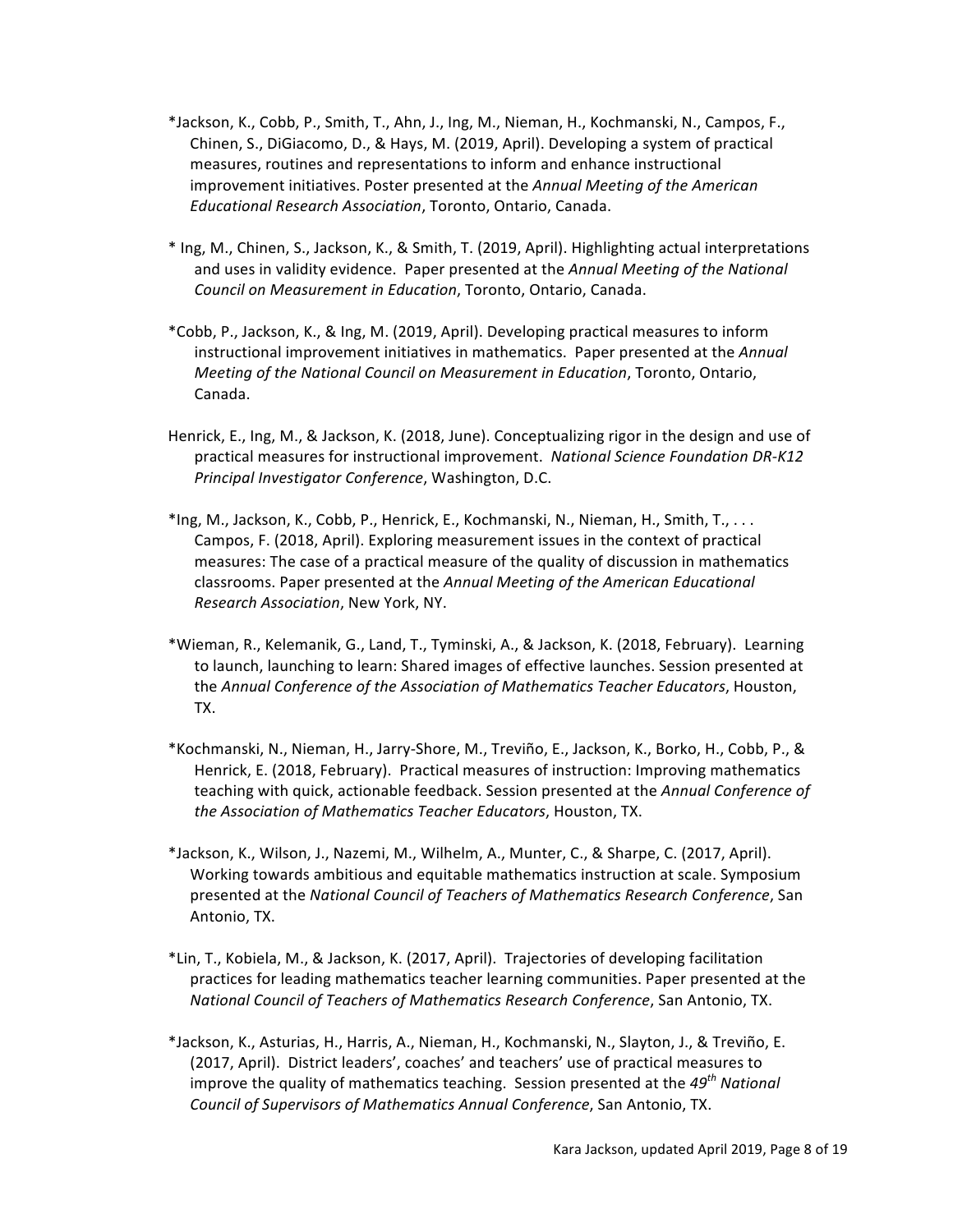- \*Jackson, K. (2016, November). Leading with content vs. personhood: Storytelling in the mathematics classroom. Paper presented at the *Annual Meeting of the American Educational Studies Association*, Seattle, WA.
- \*Jackson, K., Cobb, P., Henrick, E., & Smith, T. (2016, July). Investigating and supporting instructional improvement at scale. Paper presented at the 13<sup>th</sup> International Congress *on Mathematical Education*, Hamburg, Germany.
- \*Lin, T., Jackson, K., Kobiela, M., & Parker, Z. (2016, July). Developing facilitation practices to support secondary mathematics teacher learning. Paper presented at the 13<sup>th</sup> **International Congress on Mathematical Education, Hamburg, Germany.**
- Thompson, J., & Jackson, K. (2016, June). On the design and implementation of practical measures to support instructional improvement at scale. *National Science Foundation DR-K12 Principal Investigator Conference*, Washington, D.C.
- \*Lin, T., Jackson, K., Kobiela, M., & Parker, Z. (2016, April). Developing facilitation practices in a secondary math teacher learning community. Brief research report presented at the *National Council of Teachers of Mathematics Research Conference*, San Francisco, CA.
- \*Munter, C., Wilhelm, A., & Jackson, K. (2016, April). Examining relations between middle school teachers' explanations of sources of students' difficulty in mathematics and students' opportunities to learn. Paper presented at the *National Council of Teachers of Mathematics Research Conference*, San Francisco, CA.
- \*Jackson, K., Cobb, P., Wilson, J., & Nazemi, M. (2016, April). Specifying how to work toward equity in middle-grades mathematics instructional improvement efforts. Poster presented at the *Annual Meeting of the American Educational Research Association*, Washington, D.C.
- \*Wilhelm, A.G., Munter, C., & Jackson, K. (2015, June). Examining relations between teachers' diagnoses of sources of students' difficulty in mathematics and students' opportunities to learn. Paper presented at the  $8^{th}$  *Mathematics Education and Society Conference*, Portland, OR.
- \*Yasukawa, K., Jackson, K., Street, B., & Rogers, A. (2015, June). Numeracy as social practice. Symposium presented at the  $8^{th}$  *Mathematics Education and Society* Conference, Portland, OR.
- \*Jackson, K., Cobb, P., Wilson, J., Webster, M., & Dunlap, C. (2015, April). Towards a design for supporting professional development leader learning. Paper/poster presented at *Annual Meeting of the American Educational Research Association*, Chicago, IL.
- \*Jackson, K., Cobb, P., Rigby, J. G., Webster, M., & Dunlap, C. (2014, November). Instructional improvement and instructional management: District leaders' orientations towards improving mathematics teaching and learning. Paper presented at the *University Council for Educational Administration*, Washington, D.C.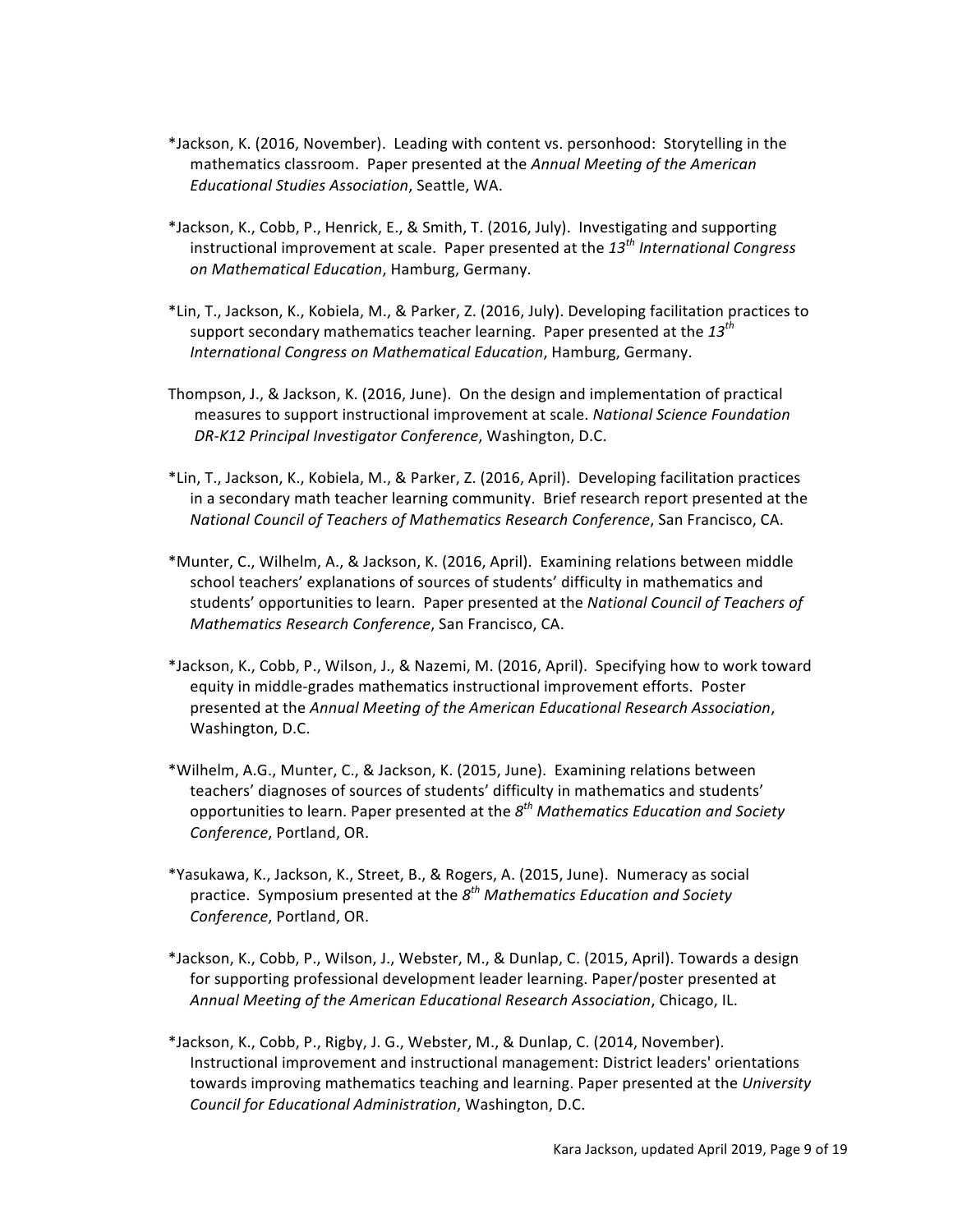- \*Jackson, K., & Gibbons, L. (2014, April). Accounting for how practitioners frame a common problem of practice – students' struggle in mathematics. Paper presented at the *National Council of Teachers of Mathematics Research Conference, New Orleans, LA.*
- \*Wilhelm, A.G., Munter, C., & Jackson, K. (2014, April). Examining relationships between teachers' explanations of students' struggle and success in mathematics and their instructional practices. Paper presented at the *National Council of Teachers of Mathematics Research Conference*, New Orleans, LA.
- \*Jackson, K. (2013, August). Supporting instructional improvement on a large scale: Coordinating professional development across contexts and role groups. Paper presented at the 15<sup>th</sup> Biennial European Association for Research on Learning and **Instruction Conference, Munich, Germany.**
- \*Jackson, K., & Gibbons, L. (2013, May). Accounting for practitioners' views of students' mathematical capabilities. Paper presented at the *Annual Meeting of the American Educational Research Association*, San Francisco, CA.
- \*Jackson, K., & Cobb, P. (2013, April). Investigating and supporting the development of district capacity in the context of ambitious middle-grades mathematics reform. Paper presented at the *Annual Meeting of the American Educational Research Association*, San Francisco, CA.
- \*Jackson, K., & Shahan, E. (2013, April). Specifying equity-in-practice: Setting up complex tasks in secondary mathematics teaching. Poster presented at the *Annual Meeting of the American Educational Research Association*, San Francisco, CA.
- \*Wilson, J., Nazemi, M., & Jackson, K. (2013, April). Investigating mathematics teaching practice in classrooms that support African American students. Paper presented at the *Annual Meeting of the American Educational Research Association*, San Francisco, CA.
- \*Jackson, K. (2012, November). The role of ethnographic sensibilities and qualitative methodologies in improving the quality of instruction at scale. Paper presented at the *Annual Meeting of the American Anthropological Association*, San Francisco, CA.
- Jackson, K., & Lin, T. (2012, June). Mathematics: The power of collaboration. The Leadership *Committee for English Education in Québec S.T.E.M. Symposium, Laval, QC, Canada.*
- Jackson, K. (2012, June). Specifying equity in practice: Setting up complex tasks. *National Science Foundation DR-K12 Principal Investigator Conference, Washington, D.C.*
- \*Wilson, J., & Jackson, K. (2012, April). Supporting African American students' learning of mathematics: A problem of practice. Paper presented at the *National Council of Teachers of Mathematics Research Presession*, Philadelphia, PA.
- \*Jackson, K. (2012, April). Elaborating the "how" of ambitious mathematics teaching: Introducing cognitively demanding tasks. Poster presented as part of the Invited Session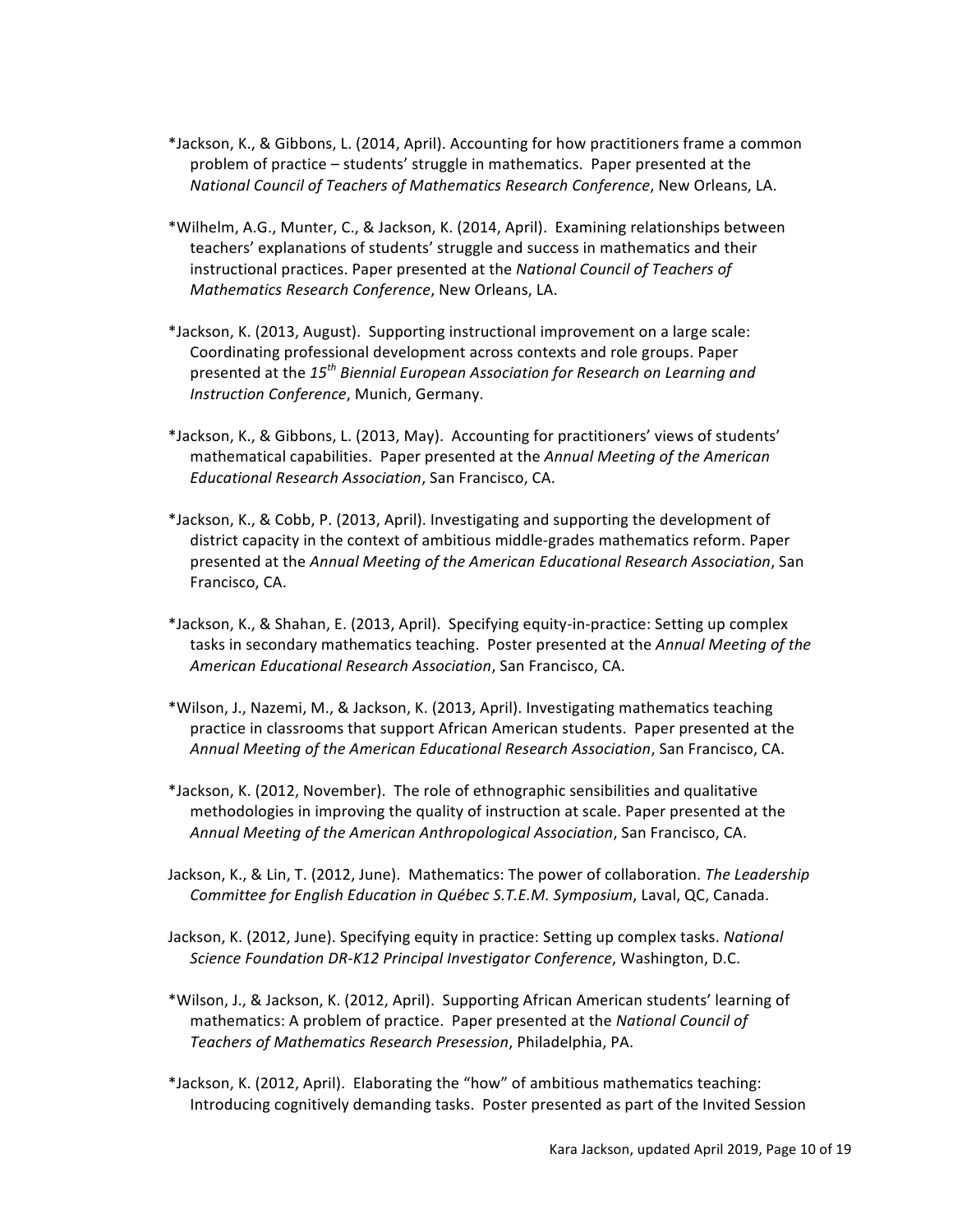"Excellence in Education Research: Early Career Scholars and Their Work," Annual *Meeting of the American Educational Research Association*, Vancouver, BC, Canada.

- \*Jackson, K. (2011, November). In response to NCLB: The emergence of "bubble kids." Paper presented at the Annual Meeting of the American Anthropological Association, Montréal, QC, Canada.
- \*Jackson, K., Gibbons, L., Wilson, J., & Garrison, A. (2011, April). Conceptualizing how launching cognitively demanding tasks impacts equity in opportunities to learn. Paper presented at the *National Council of Teachers of Mathematics Research Presession*, Indianapolis, IN.
- \*Garrison, A., Wilson, J., & Jackson, K. (2011, April). Exploring relationships between launching tasks in middle-grades mathematics classrooms and measures of opportunities to learn. Paper presented at the *National Council of Teachers of Mathematics Research Presession*, Indianapolis, IN.
- \*Boston, M., Shahan, E., Gibbons, L., & Jackson, K. (2011, January). Using classroom observation tools to promote high-quality mathematics instruction. *Annual Conference* of the Association of Mathematics Teacher Educators, Irvine, CA.
- Jackson, K. (2010, December). Equity and access to high-quality instruction in middle school mathematics. *National Science Foundation DR-K12 Principal Investigator Conference*, Washington, D.C.
- \*Jackson, K., & Gibbons, L. (2010, April). Investigating supports for middle-grades mathematics teachers' development of ambitious and equitable instructional practices. *National Council of Teachers of Mathematics Research Pre*-*Session*, San Diego, CA & *Annual Meeting of the American Educational Research Association*, Denver, CO.
- \*Jackson, K., & Cobb, P. (2010, April). Refining a vision of high quality mathematics instruction to address issues of equity. National Council of Teachers of Mathematics *Research Pre*-*Session*, San Diego, CA & *Annual Meeting of the American Educational Research Association*, Denver, CO.
- \*Colby, G., Jackson, K., & Cobb, P. (2010, April). How districts and schools can support mathematics teachers' development of instructional practices that are both ambitious and equitable. *National Council of Teachers of Mathematics Research Pre-Session*, San Diego, CA & Annual Meeting of the American Educational Research Association, Denver, CO.
- Jackson, K. (2009, November). Equity and access to high-quality instruction in middle school mathematics. *National Science Foundation DR-K12 Principal Investigator Conference*. Washington, D.C.
- \*Colby, G., & Jackson, K. (2009, October). How districts and schools can support teachers' development of instructional practices likely to provide English Language Learner (ELL) students access to academically rigorous mathematics instruction. *First Triennial*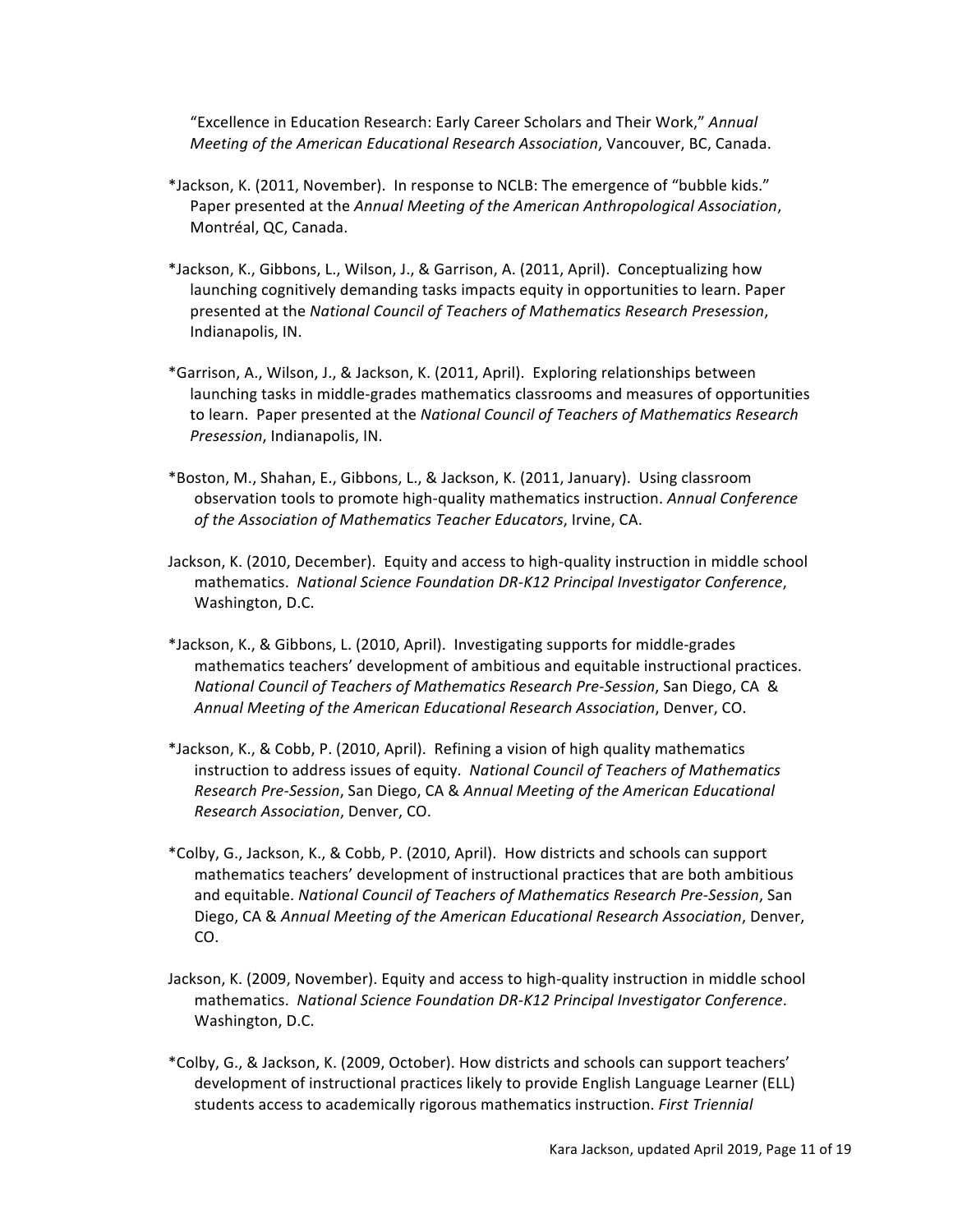*Conference on Latino Education and Immigrant Integration, Athens, GA.* 

- \*Jackson, K., & Cobb, P. (2009, April). High quality instruction for whom? National Council of *Teachers of Mathematics Research Pre-Session*, Washington, D.C.
- \*Jackson, K. (2008, February & April). From home to school: Lost mathematical innovation. *Ethnography Forum, Philadelphia, PA (Feb 2008) & Annual Meeting of the American Educational Research Association*, New York, NY (April 2008).
- \*Jackson, K., & Ginsburg, L. (2008, April). Algebra for all? The meanings that mothers assign to participation in an algebra class. Annual Meeting of the American Educational *Research Association*, New York, NY.
- \*Jackson, K. (2007, February). "Basic skills": Power, pedagogy, and mathematics. *Ethnography Forum*, Philadelphia, PA.
- \*Jackson, K., & Epstein. Y. (2006, November). How parents are framed in reform-oriented elementary mathematics curricular materials: Assumptions and implications. *Psychology of Mathematics Education North American Chapter (PME-NA)*, Mérida, México.
- \*Epstein, Y., Jackson, K., & Rashid, H. (2006, April). An analysis of parent components of reform-oriented elementary mathematics curricula. National Council of Teachers of *Mathematics Research Pre-Session*, St. Louis, MO.
- \*Jackson, K., & English-Clarke, T. (2006, February). Learning for our children, learning for ourselves: African American mothers' experiences in parent math classes. *Ethnography* Forum, Philadelphia, PA.
- \*Jackson, K., Remillard, J., & Ginsburg, L. (2005, April). Intergenerational mathematics learning. Annual Meeting of the American Educational Research Association, Montréal, QC, Canada.
- \*Remillard, J.T., & Jackson, K. (2004, February & April). How parents construct their roles in the mathematics education of their children. *Ethnography Forum*, Philadelphia, PA (Feb 2004) & *National Council of Teachers of Mathematics Research Pre-Session*, Philadelphia, PA (April 2004).
- \*Gwak, S., Jackson, K., Lesnick, J., Olitsky, S., & Riggan, J. (2003, November). Meta-travel: A critical reflection on an American graduate school of education's study tour to China. *Annual Meeting of the American Educational Studies Association*, México City, México.
- \*Klein, V., & Jackson, K. (2003, April). The relationships between a novice teacher's participation in a teacher study group and her beliefs and practices. *National Council of Teachers of Mathematics Research Pre-Session*, San Antonio, TX.
- \*Jackson, K. (2003, February). Philadelphia school reform: Accounting for and understanding change in a district office. *Eastern Sociological Society*, Philadelphia, PA.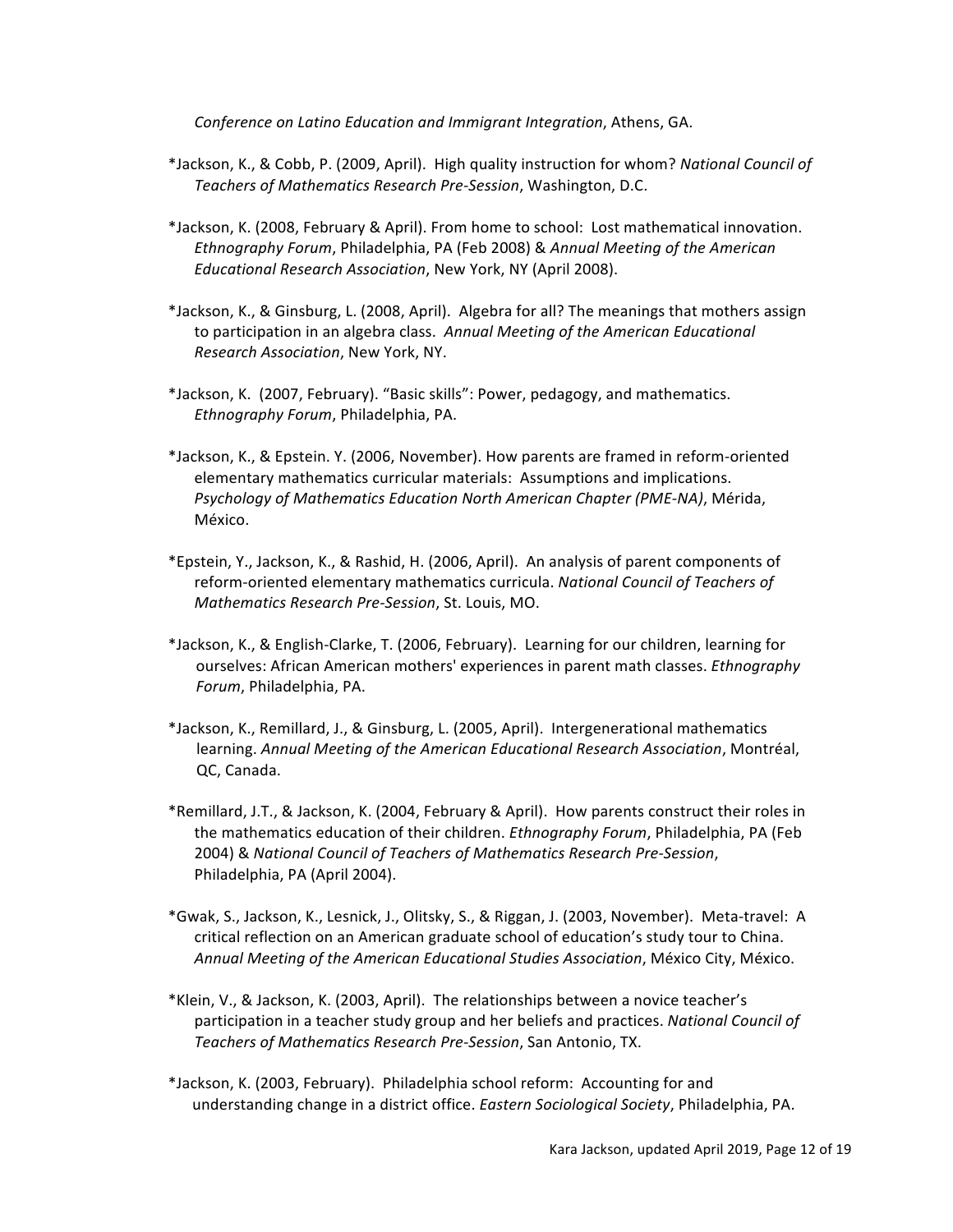\*Jackson, K. (2002, October). Developing mathematical identity: A look at a twelfth grade mathematics classroom as a community of practice. *Psychology of Mathematics Education North American Chapter (PME-NA)*, Athens, GA.

#### INVITED PRESENTATIONS

- Jackson, K. (2018, October). Evaluating your research-practice-partnership. Presentation at the *National Science Foundation's CS for All RPP Development Workshop*, Seattle, WA.
- Jackson, K. (2018, July). Assessing research-practice partnerships: Five dimensions of effectiveness. Presentation at the *Spencer Foundation Grantees Forum on Research*-*Practice Partnerships*, Chicago, IL.
- Cobb, P., Jackson, K., Henrick, E., & Smith, T. (2018, June). Systems for instructional improvement: Creating coherence from the classroom to the district office. Presentation for the California Common Core State Standards Implementation Consortium.
- Takahashi, S., & Jackson, K. (2018, June). Testing changes and building evidence. Webinar for the *Council of Chief State School Officers (CCSSO) Early Learning Networked Improvement Community*.
- Jackson, K., & Henrick, E. (2018, June). To scale or not to scale? National Science Foundation *DR-K12 Principal Investigator Conference*, Washington, D.C.
- Cobb, P. & Jackson, K. (2018, May). Designing systems for instructional improvement. Keynote Address at the Udviling Af Matematickundervisning – Hvad skal der til? *(Mathematical Education Development: What should it include?) Conference*, Aarhus University, Copenhagen, Denmark.
- Jackson, K. (2018, April). Conducting educational design research to investigate and support instructional improvement at scale. Western Norway University of Applied Sciences, Bergen, Norway.
- Jackson, K. (2017, July). Supporting English Learners (in mathematics): On the need to attend to teachers' views of their students' capabilities in professional learning. National Academies Board on Science Education Supporting English Learners in STEM Subjects *meeting*, Washington, D.C.
- Jackson, K. (2017, May). Design-based implementation research: MIST as a case to think with. Spencer Foundation sponsored meeting on *Continuous Improvement Research Models*, Boulder, CO.
- Henrick, E., Jackson, K., Ryan, J., & Takahashi, S. (2016, March). You cannot improve at scale what you cannot measure: The technical side of practical measurement. *Carnegie Foundation Summit on Improvement in Education*, San Francisco, CA.

Jackson, K. (2016, March). Sustaining partnerships. Panelist for webinar sponsored by the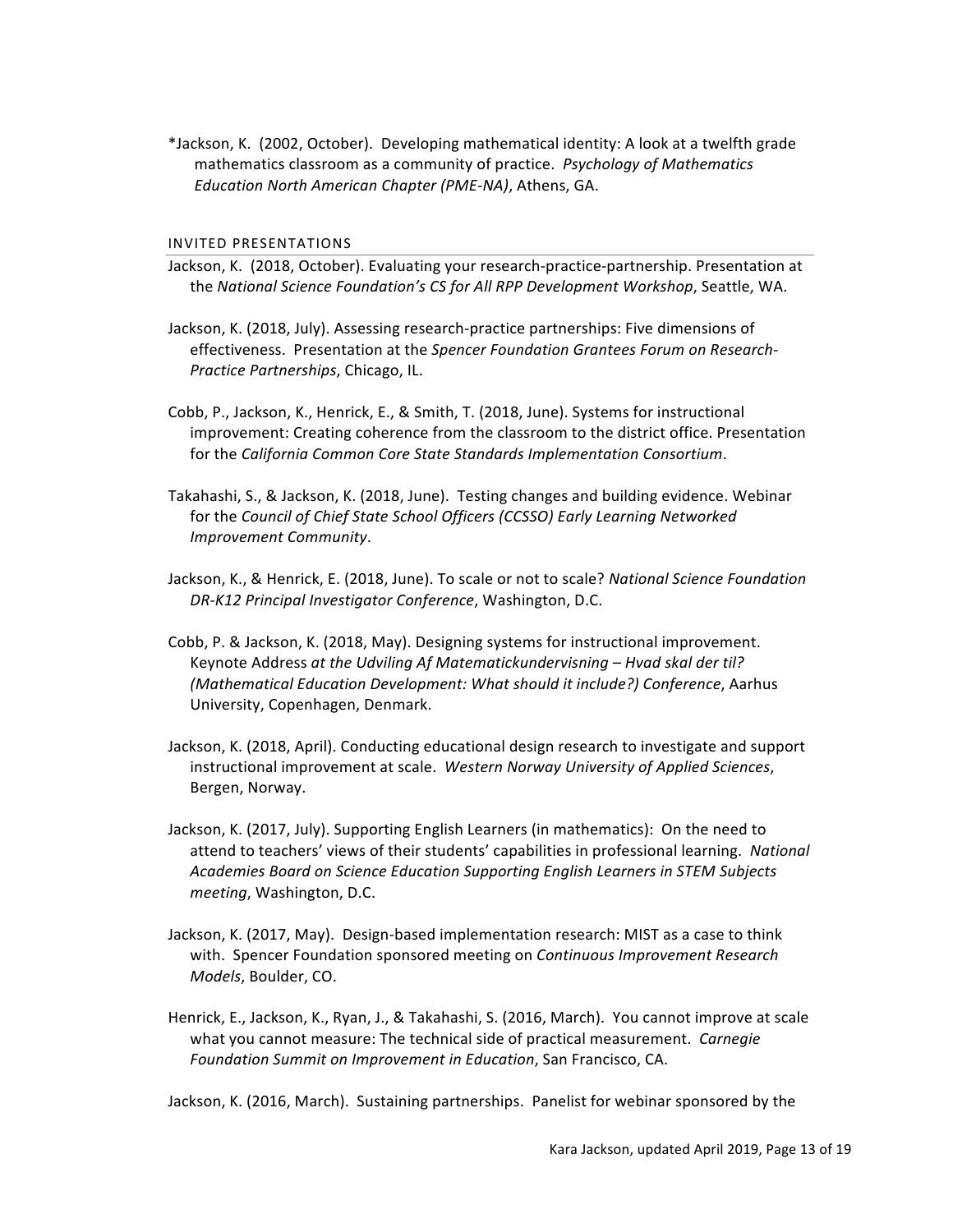*Research + Practice Collaboratory: The Research-Practice Partnerships Forum*. https://www.youtube.com/watch?v=Dj\_RuipGJ4M&feature=youtu.be

- Jackson, K. (2016, February). Specifying equity-in-practice. *Michigan State University Program in Mathematics Education Colloquium*, East Lansing, MI.
- Cunard, A., & Jackson, K. (2015, October). Practice exchange: Working on pedagogical content knowledge through the Learning Cycle. *Learning to Teach Community of* Practice, Seattle, WA.
- Jackson, K. (2015, February). Specifying equity-in-practice. University of Maryland Center *for Mathematics Education*, College Park, MD.
- Cobb, P., Jackson, K., & Sorum, M. (2014, June). Partnering with schools and districts to support all students' learning.  $11^{th}$  *International Conference of the Learning Sciences* Keynote Address, Boulder, CO.
- Jackson, K. (2014, May). Introducing complex tasks to support all students' learning. *Puget Sound Council of Teachers of Mathematics*, Seattle, WA.
- Jackson, K. (2014, April). Mentoring and training young researchers. W.T. Grant Foundation *Researcher-Practitioner Partnerships Meeting*, Chicago, IL.
- Jackson, K., & Gibbons, L. (2014, April). Perspectives on linking research and practice: Thoughts from the field. National Council of Teachers of Mathematics Research *Conference, New Orleans, LA.*
- Jackson, K., & Wilhelm, A. G. (2014, April). Enacting cognitively-demanding tasks in middlegrades classrooms. National Council of Teachers of Mathematics Research Conference, New Orleans, LA.
- Jackson, K. (2013, September; 2014, February). Analyzing student work to improve instruction. National Council of Teachers of Mathematics Extended Online Professional *Development for Grades 6-8 (Algebra Readiness for Every Student)* On-Line Keynote Address.
- Cobb, P., & Jackson, K. (2012, March). Towards an empirically grounded theory of action for improving the quality of teaching at scale. National Association for Research in Science **Teaching Plenary Address, Indianapolis, IN.**
- Jackson, K. (2012, February). Supportive infrastructure for STEM learning: Designing learning organizations for instructional improvement in mathematics. *STEM Smart:* Lessons Learned from Successful Schools (hosted by the National Science Foundation), Seattle, WA.
- Cobb, P., Jackson, K., Smith, T., & Sorum, M. (2011, June). Middle school mathematics and the institutional setting of teaching. *Design-based Implementation Research Workshop*, San Francisco, CA.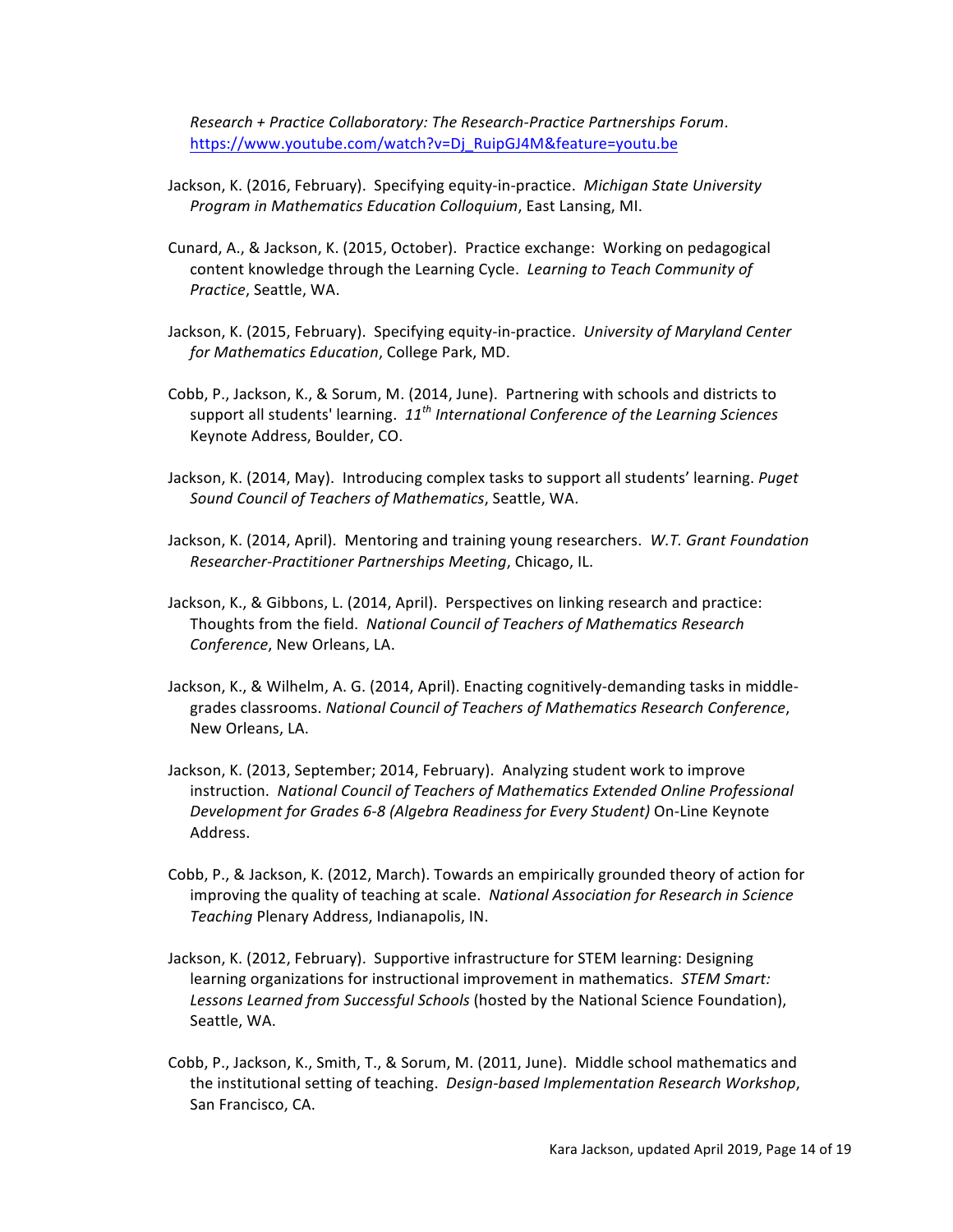- Cobb, P., & Jackson, K. (2011, April). Towards an empirically grounded theory of action for improving the quality of mathematics teaching at scale. National Council of Teachers of *Mathematics Research Presession Plenary Address, Indianapolis, IN.*
- Jackson, K. (2011, April). Exploring relationships between mathematics teachers' views of students' mathematical capabilities, visions of Instruction, and instructional practices. Poster presented as part of the Invited Session "Excellence in Education Research: Early Career Scholars and Their Work," Annual Meeting of the American Educational Research Association, New Orleans, LA.
- Cobb, P., & Jackson, K. (2011, April). Reconceptualizing policies as designs for supporting learning. Paper presented at the Annual Meeting of the American Educational Research Association, New Orleans, LA.
- Cobb, P., & Jackson, K. (2011, March). Towards an empirically grounded theory of action for improving the quality of mathematics teaching at scale. *Cambridge Symposium on* Pedagogy and Teacher Education: Formulating a Research Agenda for the Future, Cambridge, England.
- Cobb, P., & Jackson, K. (2010, February). The challenges of scale: Designing learning organizations for instructional improvement in mathematics. *Symposium on Improving Mathematics Teaching and Learning at Scale*, University of Haifa, Israel.
- Jackson, K., & Cobb, P. (2009, November). Supporting all students' participation in academically rigorous mathematics. The Center for Research in Education, Learning, and *Didactics,* Rennes, France.
- Cobb, P., & Jackson, K. (2009, November). Reconceptualizing policies as designs for supporting learning. The Center for Research in Education, Learning, and Didactics, Rennes, France.
- Cobb, P., & Jackson, K. (2009, April). The consequences of experimentalism for policy and practice. *Annual Meeting of the American Educational Research Association*, San Diego, CA.
- Jackson, K. (2008, October). Learning mathematics within and across home and school contexts. *Science and Math Education Colloquium Series*, University of Illinois at Chicago, Chicago, IL.
- Ginsburg, L., & Jackson, K. (2007, January). Partnering with parents to promote community literacy in mathematics. Closing Educational Achievement Gaps Conference, Millersville, PA.
- Jackson, K., Remillard, J.T., & Ginsburg, L. (2004, October). Working-group presentation entitled "Parent-Child Numeracy Connections." A National Initiative on Family and *Community Involvement in Mathematics Education*, Tucson, AZ.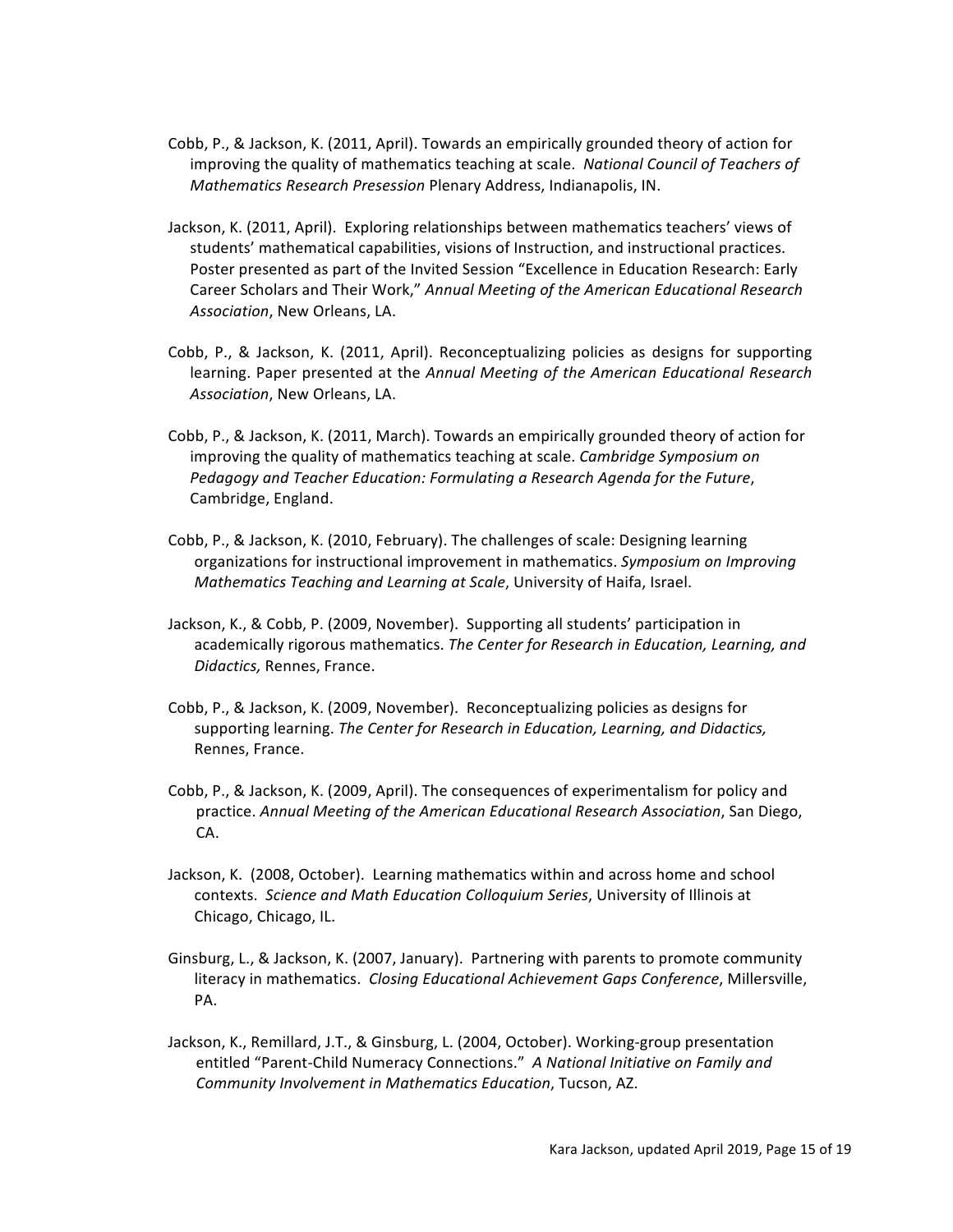#### MEDIA APPEARANCES

- Jackson, K. (2013, October). Interviewed for a mathematics education podcast regarding 2013 *Journal for Research in Mathematics Education* publication on setting up complex tasks. Episode 1317. http://mathed.podomatic.com/
- Jackson, K. (2012, February). Interviewed for a podcast on the state of mathematics education for the journal, Urban Education.

## UNIVERSITY TEACHING EXPERIENCE

#### *University of Washington, Seattle, WA*

Mathematics for Elementary School Teachers. (EDUC 170; Undergraduate course). Winter 2014.

- Topics and Issues in Numeracy. (EDTEP 521; Elementary Teacher Education Program). Fall 2015; Fall 2016; Fall 2018.
- Current Issues in Mathematics Education. (EDC&I 577; MA and doctoral seminar). Spring 2014; Winter 2015; Spring 2016; Fall 2018.
- Pedagogies of Professional Education in UW Programs. (EDC&I 495; Doctoral seminar). Spring 2014.
- Qualitative Methods of Educational Research I. (EDPSY 586; Doctoral level course). Fall 2016.
- Qualitative Methods of Educational Research III. (EDPSY 587; Doctoral level course). Spring 2014; Spring 2015; Spring 2016.
- Qualitative Methods Mentor. (EDPSY 581; Doctoral students). 2013-2014; 2014-2015; 2015-2016; 2016-2017; 2018-2019.

## *McGill University, Montréal, QC*

Elementary School Mathematics 1. (Undergraduate course). Fall 2011; Fall 2012. Teaching Elementary Mathematics 2. (Undergraduate course). Winter 2013.

## SELECTED PROFESSIONAL SERVICE

## *University of Washington College of Education*

- Director, Ackerley Partner School Network (September 2015 )
- Member of the Teacher Education Council (November 2016 )
- Steering Committee of Unite:Ed (Fall 2018 )

*Committee work:*

- Chair, Faculty Development and Support Committee (Fall 2016 Spring 2017)
- Vice-Chair, Faculty Development and Support Committee (Fall 2015 Spring 2016)
- Member, Academic Programs and Initiatives Committee (Winter and Spring 2015; Fall  $2018 - )$
- Member, Faculty Development and Support Committee (Fall 2013)

*Ad Hoc:*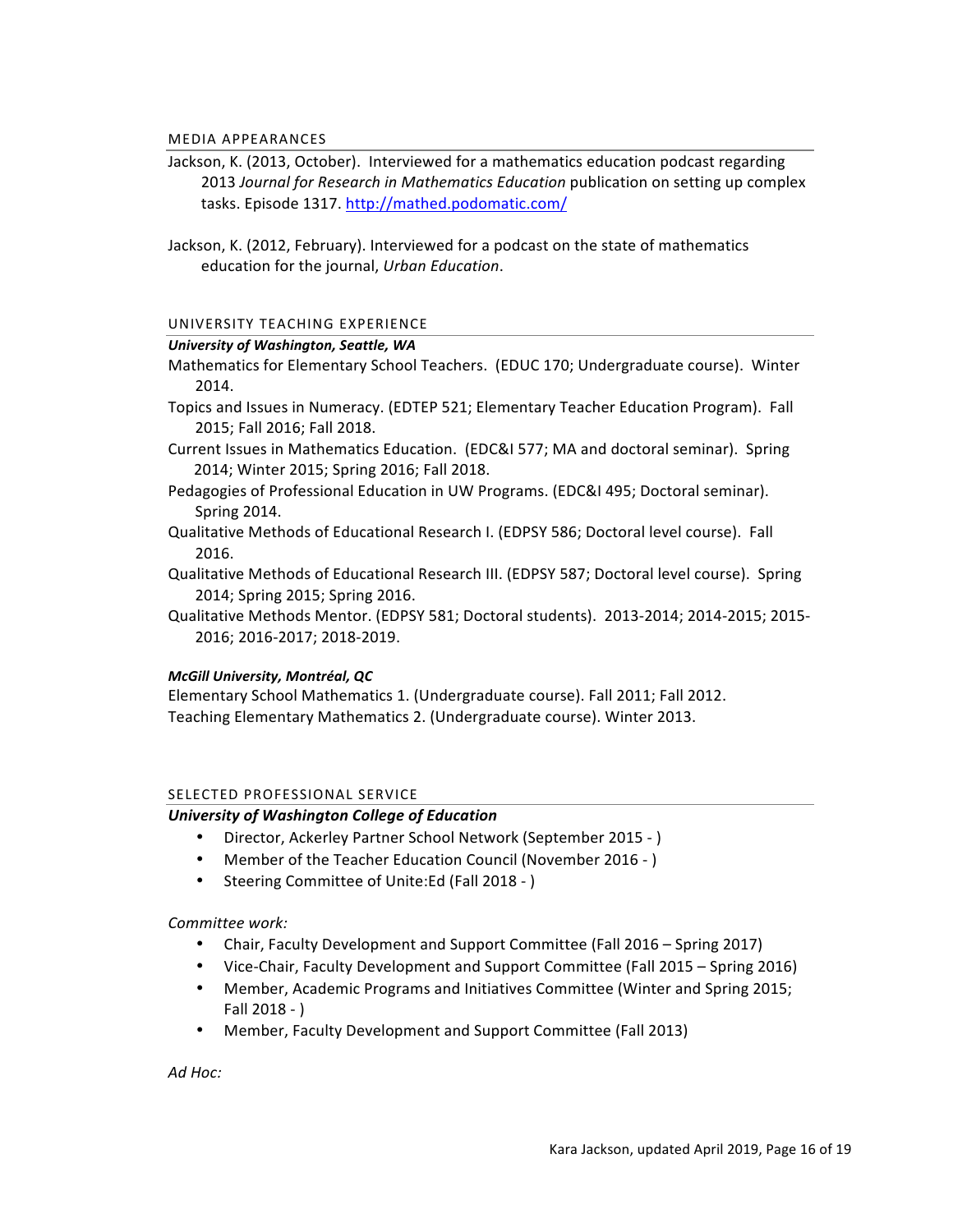- Member of Learning Sciences and Human Development Search Committee (Spring 2018-Winter 2019)
- Panelist on Academic Job Search: Reflecting on the Interview Process for the Office of Student Services (May 2016)
- Member of STEM Residency Planning Team (Winter Spring 2016)
- Member of ELTEP Director Search Committee (Winter Spring 2016)
- Advisory Board *Innovations in System-wide Professional Improvement and Redesigns in Education* (INSPIRE; Spring 2015 - )
- Participate in the Elementary Teacher Education Program (ELTEP; Fall 2013 -)
	- $\circ$  Participate in ELTEP meetings; contributed to vision statement; admissions review

# *University of Washington (University Level)*

• Reviewed a Royal Research Fund (RRF) proposal (May 2014)

## *National & International Service*

| 2018 - 2020    | Program Co-Chair for the International Conference of the Learning Sciences |
|----------------|----------------------------------------------------------------------------|
|                | (ICLS), Teaching Area, to be held in June 2020                             |
| 2018-2019      | Appointment to the National Academies of Sciences, Engineering and         |
|                | Medicine Committee, Understanding the Changing K-12 Teacher Workforce      |
| 2015 - present | Executive Editor, Cognition and Instruction                                |
| 2018           | Spencer Foundation Small Grants Review Committee                           |
| 2018           | Institute for Educational Sciences (IES) Mathematics and Science Two       |
|                | scientific peer review panel                                               |
| 2018, 2019     | National Academy of Education / Spencer Foundation Dissertation            |
|                | Fellowship Review                                                          |
| 2016           | Spencer Foundation Conference Grants Review Committee                      |

# Discussant

- Jackson, K. (2018, April). Dealing with diverse discourses: Can we deal with each other's diverse discourses? Symposium presented at the *Annual Meeting of the American Educational Research Association*, New York, NY.
- Jackson, K. (2015, April). Formative intervention research to enhance equitable mathematics teaching: Lesson learned from multiple data sources. Symposium presented at the *Annual Meeting of the American Educational Research Association*, Washington, D.C.

# Ad-hoc Reviewer for Journal Manuscripts

*American Educational Research Journal* (2012-) *American Journal of Education* (2011-) *Anthropology & Education Quarterly* (2018- ) *Cognition and Instruction* (2010-) *Educational Administration Quarterly* (2013-) *Educational Evaluation and Policy Analysis* (2009-) *Educational Researcher* (2013-) Journal for Research in Mathematics Education (2014-) *Journal of Educational Foundations* (2010-) Journal of the Learning Sciences (2015-)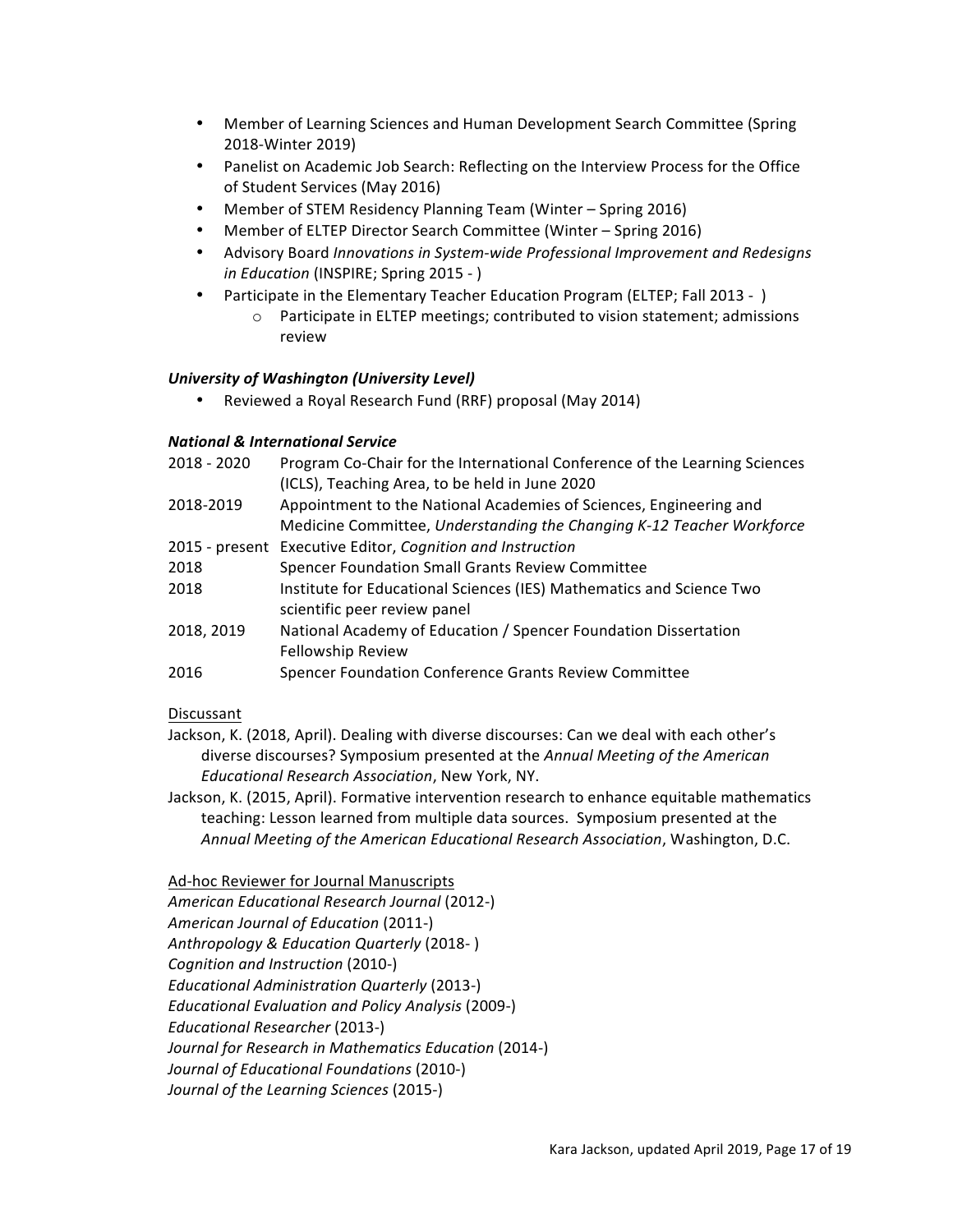*Journal of Mathematical Behavior* (2012-) *Journal of Mathematics Teacher Education* (2013-) *Journal of Teacher Education* (2016-) *Mathematical Thinking and Learning* (2012-) *McGill Journal of Education* (2011-) *Science Education* (2011-) *Teaching and Teacher Education* (2015- ) *Urban Education* (2013-) *ZDM Mathematics Education* (2014-)

## Ad-hoc Reviewer for Conference Proposals

*American Anthropological Association, Council on Anthropology and Education (CAE)* (2012-) *AERA SIG-Research in Mathematics Education* (2009-) *AERA Division G (Social Context of Education), Section 1 (Local Contexts of Teaching and Learning)* (2009) AERA Division L (Educational Policy and Politics), Section 3 (Curriculum, Testing, and *Instructional Practice)* (2009) *International Conference of the Learning Sciences* (2014-) *International Congress on Mathematical Education* (2015- ) *National Council of Teachers of Mathematics Research Pre-Session* (2009-)

Senior Reviewer for *International Conference of the Learning Sciences* (2014)

## PROFESSIONAL AFFILIATIONS

American Anthropological Association (AAA) AAA Section Council on Anthropology and Education (CAE) American Educational Research Association (AERA) AERA Division G Social Context and Education AERA Division K Teaching and Teacher Education AERA Special Interest Group for Research in Mathematics Education (SIG-RME) Association of Mathematics Teacher Educators (AMTE) International Society of the Learning Sciences (ISLS) National Council of Teachers of Mathematics (NCTM)

## PROFESSIONAL CONSULTING

Assessing the Effectiveness of Research Practice Partnerships at the District Level (E. Henrick, PI, & P. Cobb, co-PI). Funded by the W.T. Grant Foundation. (May 2015 – May 2016).

Contribute to White Paper aimed at providing guidelines for researchers and practitioners engaged in partnership work, and criteria for funders evaluating research-practice partnership proposals.

Designing for Equity by Thinking in and about Mathematics, University of Pittsburgh & Duquesne University, Pittsburgh, PA. (July 2014).